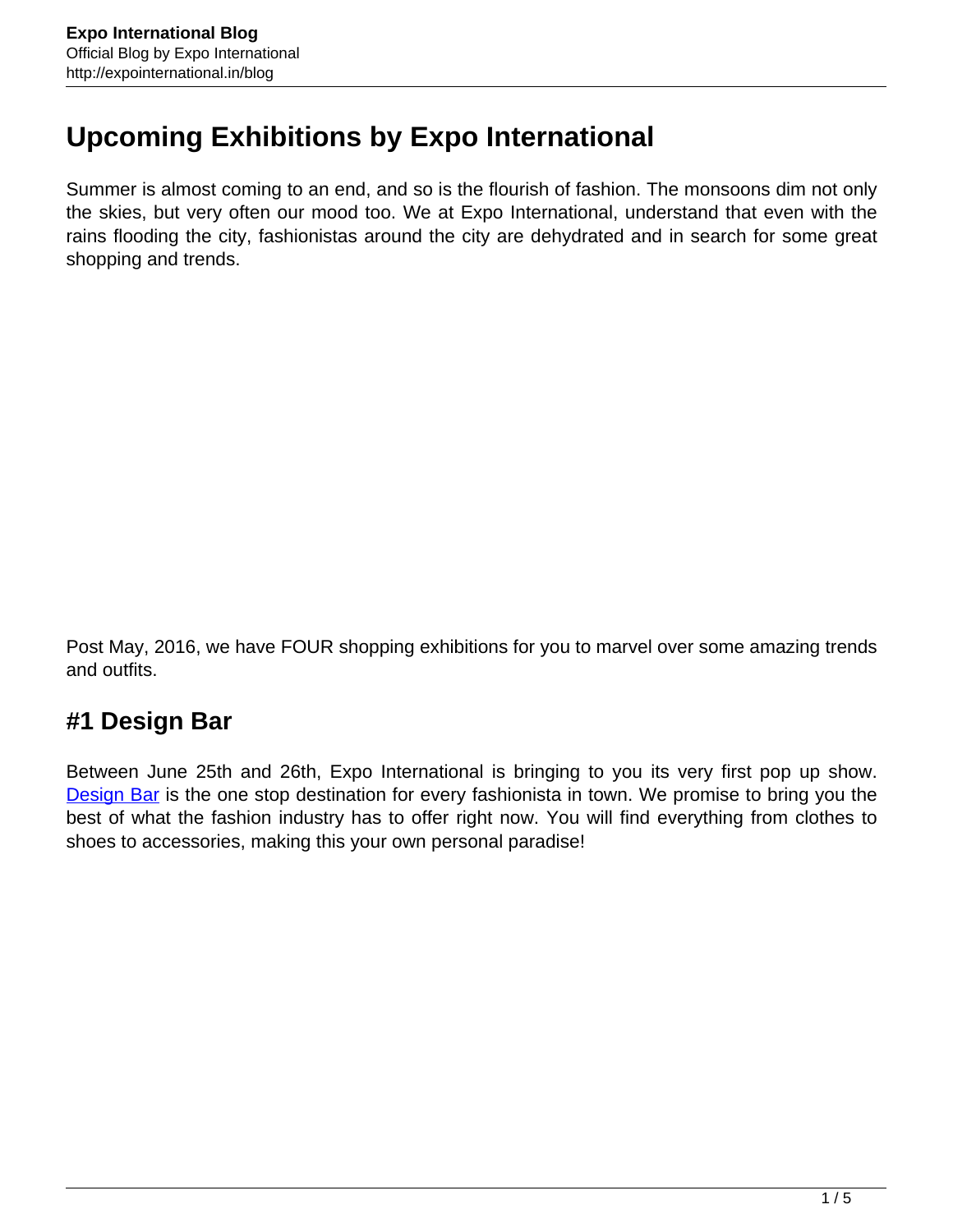On July 19, Tulip Star, Juhu is going to be glamorised by our **Shimmer 'n' Style** fashion exhibition. Glitz and glamour is the motto of this exhibition, and that is exactly what we're planning to put forward. Hundreds of exhibitors will be putting up stalls to accommodate fashion for your every mood and every occasion! Make sure you're there to witness every fashion trend come together to form some serious magic!

## **#3 D'Zine Drama**

Being chic has never been out of fashion and nor will it ever be! We at Expo International are very well versed with that fact and that's why on July 21st, we bring you [D'zine Drama](https://www.facebook.com/events/1706234866303083/) at Blue Sea, Worli Seaface. Eliminating anything that could alert the fashion police, this fashion exhibition is worth a visit if you're looking for a wardrobe revamp. Combine an outfit, a few accessories and a sexy pair of footwear here and keep the chic alive!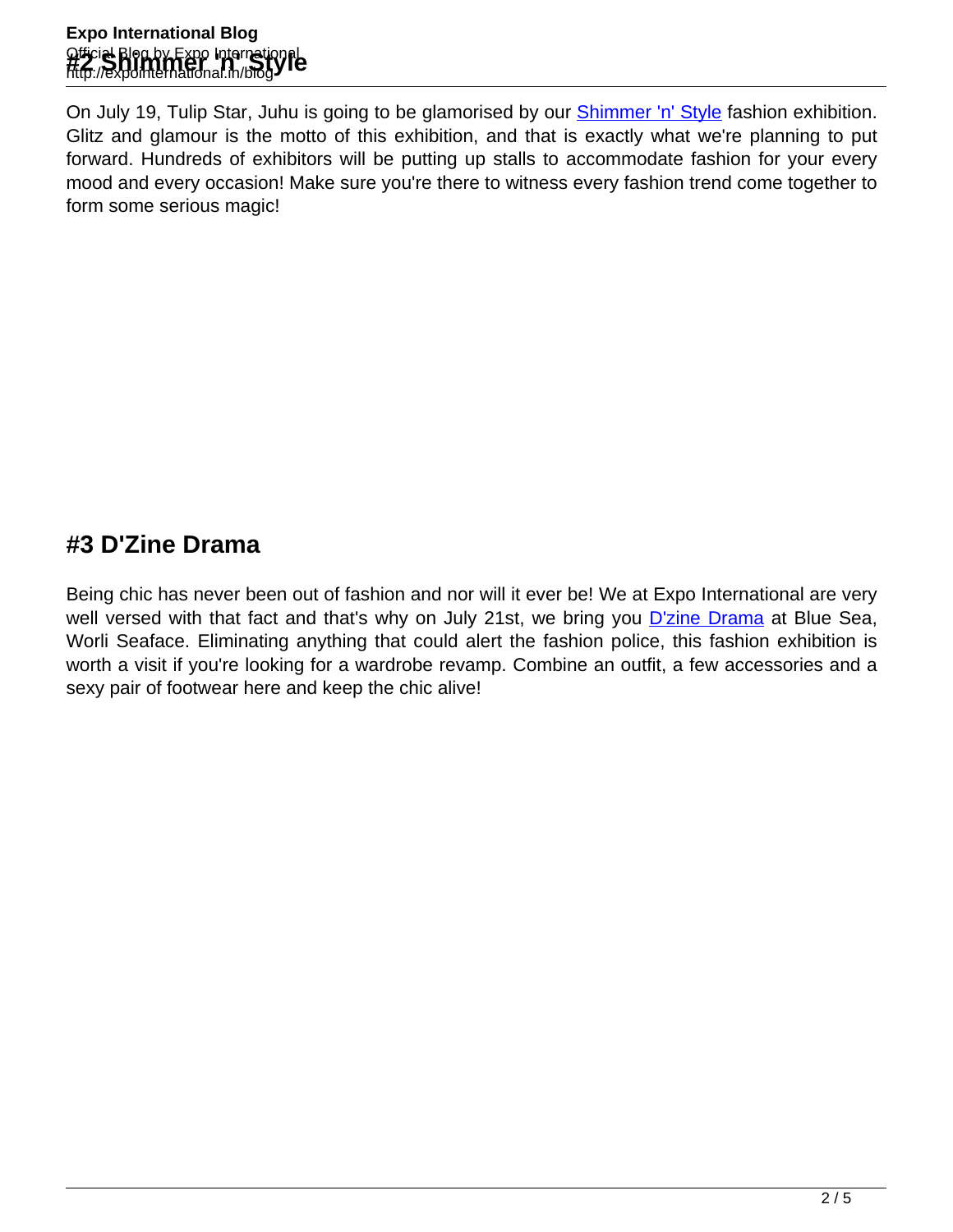## **#4 Marwari Shopping Fiesta**

Looking for something besides latest trends? Are you someone interested in embracing the true Rajasthani culture? Not to worry, for we have you covered with the [Marwari Shopping Fiesta](https://www.facebook.com/events/164960070573750/) on July, 28th at Bhatiawadi, Ghatkopar East. Focused on detail, we have organized everything to incorporate the true ethnicity of the Marwari culture. Surround yourself with mesmerizing trinkets, lehengas and chunaris.

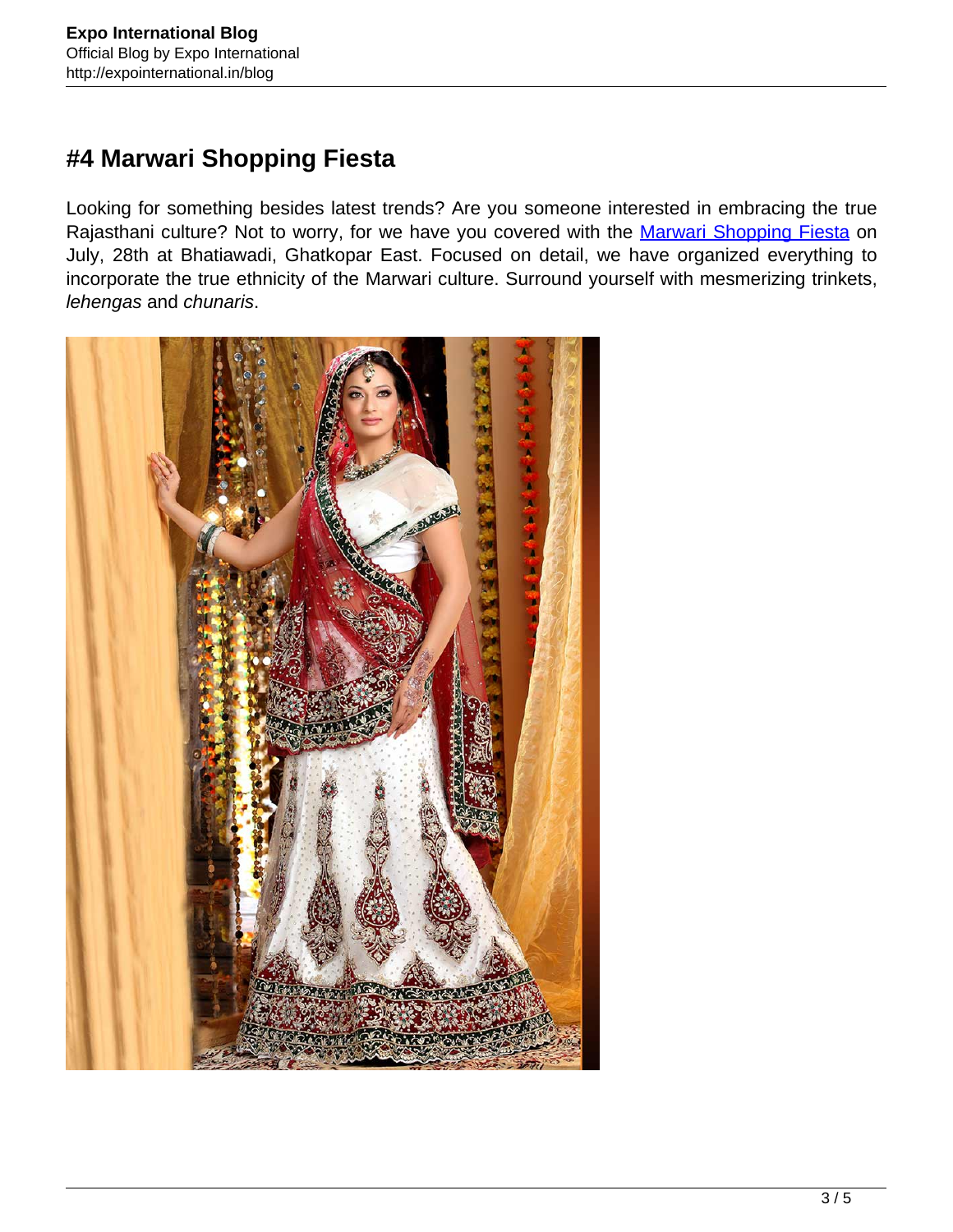With this fantastic line up, there is no scope for a day of gloominess this monsoon. So get ready to buckle up, and be prepped to shop till you drop! Our collection is all ready to wow you entirely.